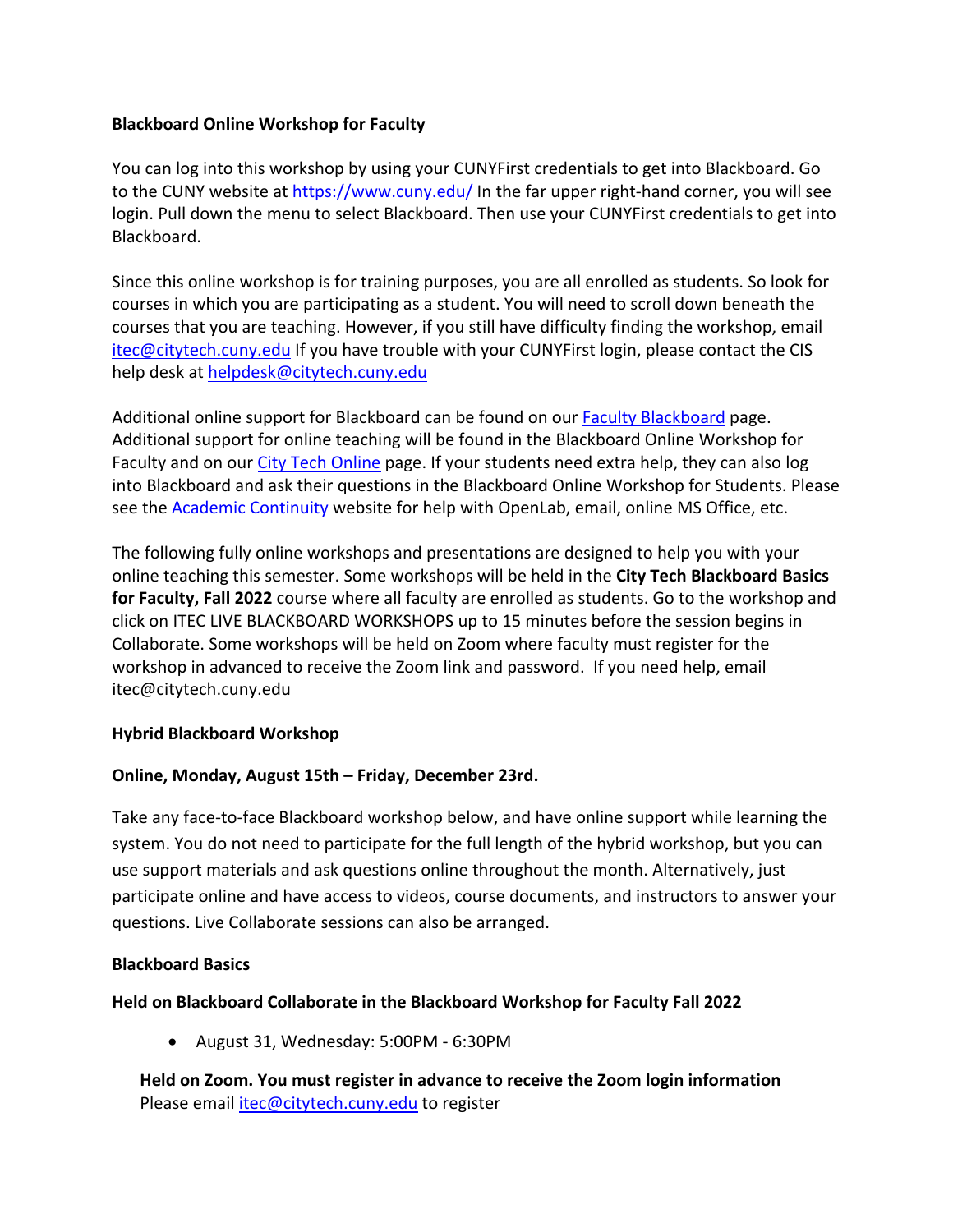- August 25, Thursday: 1:00PM 2:30PM
- September 8, Thursday: 1:00PM 2:30PM

### **Grade Center**

Learn how to build quizzes in Blackboard and how to use the gradebook.

### **Collaborate**

• November 2, Wednesday: 4:00PM - 5:30PM

### **Zoom**

Please email itec@citytech.cuny.edu to register

- September 1, Thursday: 1:00PM 2:30PM
- September 22, Thursday: 1:00PM 2:30PM
- December 6, Tuesday: 5:00PM 6:30PM

### **Blackboard Collaborate Ultra**

#### **Collaborate**

• August 22, Monday: 11:00AM - 12:30PM

#### **Zoom**

Please email itec@citytech.cuny.edu to register.

- September 1, Thursday: 4:00PM 5:30PM
- September 6, Tuesday: 2:00PM 3:30PM

#### **Plagiarism Tools on Blackboard**

Turnitin & SafeAssign

#### **Collaborate**

• August 29, Monday: 5:00PM - 5:30PM

#### **Zoom**

Please email *itec@citytech.cuny.edu* to register.

• September 8, Thursday: 3:00PM - 3:30PM

#### **eParse**

The ePARSE system was implemented to facilitate the creation and review of a faculty PARSE report. The system is intended to help organize faculty PARSE submissions and streamline the review process. For information about the contents of the ePARSE, refer to the Guidelines for Faculty Personnel Process.

#### **Zoom**

Please email itec@citytech.cuny.edu to register.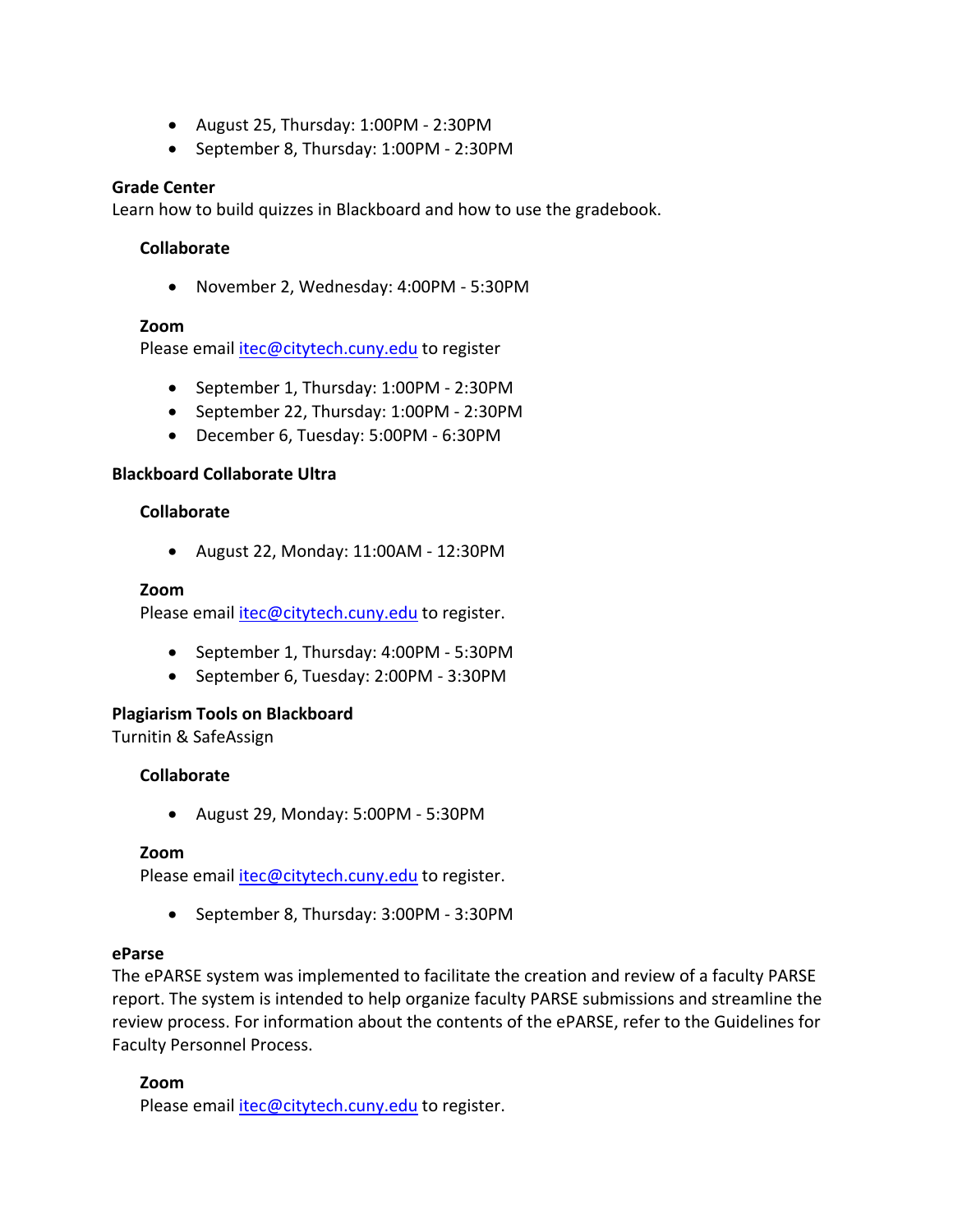- November 10, Thursday: 1:00PM 2:00PM
- November 21, Monday: 11:00AM 12:00PM
- December 5, Monday: 4:00PM 5:00PM

# **Zoom Part 1**

Setting up a Secure Meeting & Basic Navigation

# **Collaborate**

• September 7, Wednesday: 3:00PM - 3:30PM

### **Zoom**

Please email itec@citytech.cuny.edu to register.

- August 25, Thursday: 4:00PM 4:30PM
- August 30, Tuesday: 3:00PM 3:30PM
- September 29, Thursday: 1:00PM 1:30PM

### **Zoom Part 2**

Teaching Tools in Zoom: Polling, Sharing Screen, Breakout Rooms

### **Collaborate**

• September 7, Wednesday: 4:00PM - 4:30PM

#### **Zoom**

Please email itec@citytech.cuny.edu to register.

- August 25, Thursday: 5:00PM 5:30PM
- August 30, Tuesday: 4:00PM 4:30PM
- September 29, Thursday: 2:00PM 2:30PM

# **YuJa**

YuJa is a lecture capture, video editing, and media storage system within Blackboard that can be used by both faculty and their students. (Students can use it for presentations and homework video projects.)

#### **YuJa Part 1**

Part 1 covers Overview, Setup and Blackboard Integration of the YuJa lecture capture, media storage, and video editing tool.

# **Collaborate**

- August 24, Wednesday: 11:00AM 11:30AM
- September 15, Thursday: 3:00PM 3:30PM